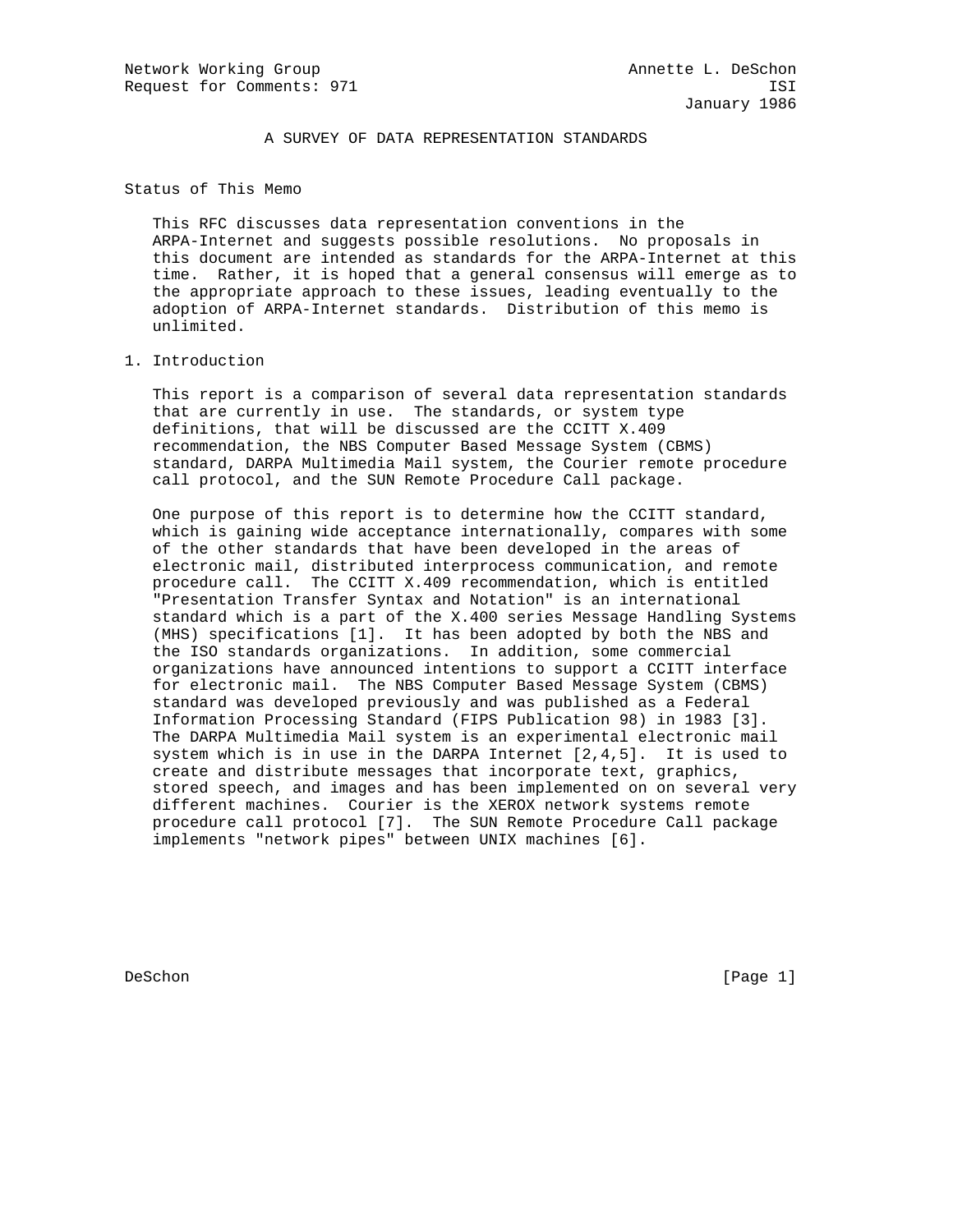#### 2. Background

 This section presents a brief overview of the basic terminology and approach of each data representation standard.

### 2.1. Interprocess Communication Standards

 The standards that are oriented towards distributed interprocess communication or remote procedure call, between like machines, generally favor the use of types that map easily into the types defined in the programming language in use on the system. For example, the types defined for the XEROX Courier system resemble the types found in the Mesa programming language. Similarly, the SUN Remote Procedure Call system types resemble the types found in the C programming language. An advantage of a system implemented using like machines is that the external data representation can be defined in such a way that the conversion to and from the local format is minimal.

# 2.1.1. Courier

 The Courier standard data types are used to define the data objects which are transported bi-directionally between system elements that are running the Courier remote procedure call protocol. The "standard representation" of a type is the encoding of the data which is transmitted. The "standard notation" refers to the conventions for the interpretation of the data by higher-level applications. The standard representation of a data object encodes the value of the object, but the type of the object is determined by the software that generates or interprets the representation.

2.1.2. SUN Remote Procedure Call Package

 The SUN Remote Procedure Call package includes routines which allow a process on one UNIX machine to consume data produced by a process on another UNIX machine. This is called a "network pipe" and is an extension of the standard UNIX pipe. The "eXternal Data Representation (XDR)" standard defines the routines that are used to encode or "serialize" data for transmission, or to decode or "deserialize" data for local interpretation. The syntax suggests that perhaps it should be called "remote interprocess communication" rather than "remote procedure call".

DeSchon [Page 2]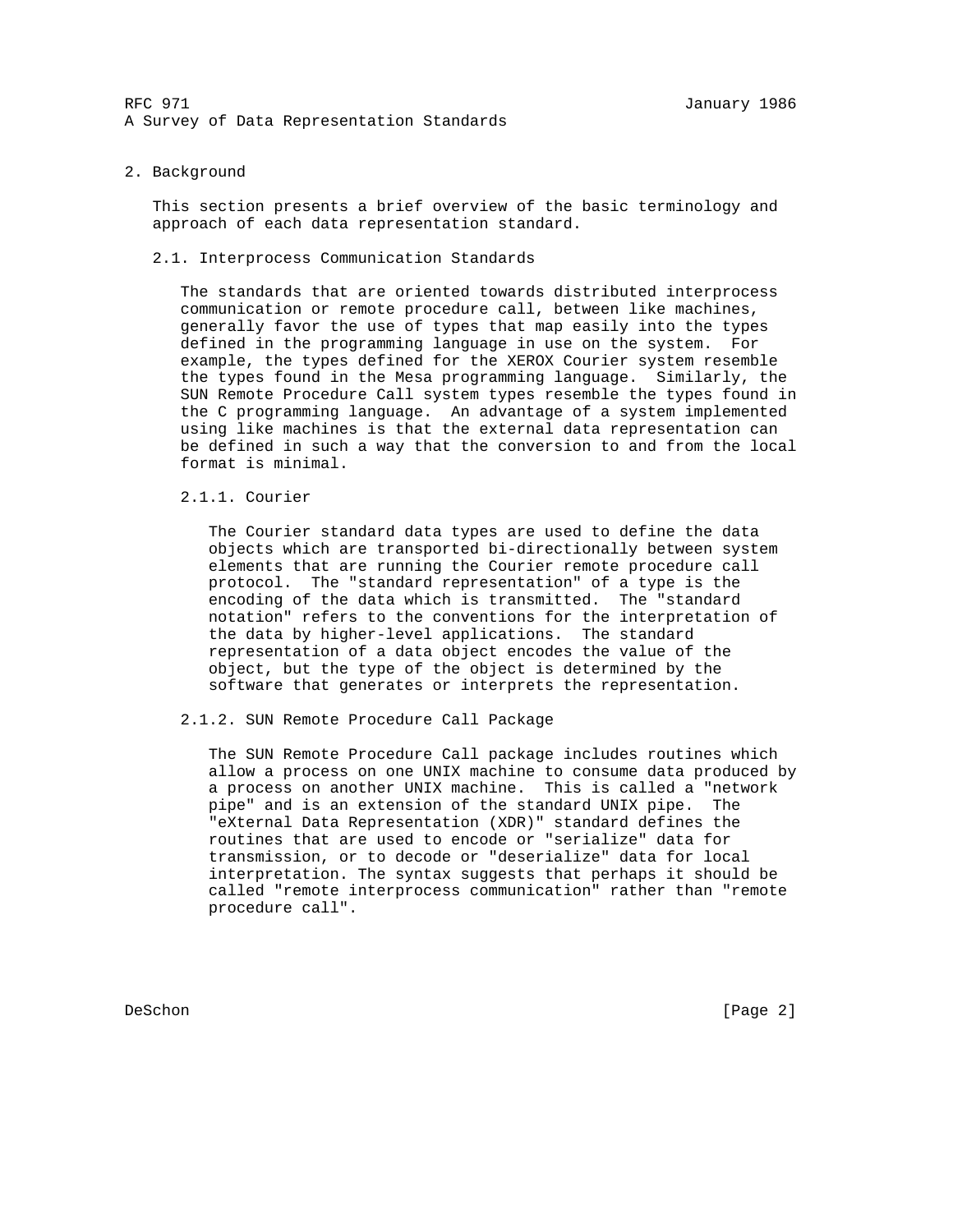## 2.2. Message Standards

 The message oriented standards, including DARPA Multimedia Mail, NBS CBMS, and the CCITT X.409 standards, seem to favor more general, highly extensible type definitions. This may have something to do with the expectation that a system will include many different machines, programmed using many different programming languages.

## 2.2.1. DARPA Multimedia Mail

 The DARPA Multimedia Mail system was developed for use in DoD Internet community. The set of data elements used in the Multimedia Message Handling Facility (MMHF) is referred to as its "presentation transfer syntax". The encoding of these data elements varies with the data type being represented. Each begins with a one-octet "element-code". Some data elements are of a pre-determined length. For example, the INTEGER data element occupies five octets, one for the element-code, and four which contain the "value component". Other data elements, however, may vary in length. For example, the TEXT data element, is made up of a one-octet element-code, a three-octet count of the characters to follow, and a variable number of octets, each containing one right-justified seven bit ASCII character. The element-code and the length constitute the "tag component".

 A "base data element" is self contained, while a "structured data element" is formed using other data elements. The LIST data element is used to create structures composed of other elements. The tag component of a LIST is made up of a one-octet element-code, a three-octet count of the number of octets to follow, and a two-octet count of the number of elements that follow. The PROPLIST data element is used to create a structure that consists of a set of unordered name-value pairs. The tag component of a PROPLIST is made up of a one-octet element-code, a three-octet count of the number of octets to follow, and a one-octet count of the number of name-value pairs in the PROPLIST. Both the LIST and the PROPLIST elements are followed by an ENDLIST data element.

2.2.2. NBS Computer Based Message System

 The NBS Computer Based Message System (CBMS) standard was developed to specify the format of a message at the interface between different computer-based message systems. Each data element consists of a series of "components". The five

DeSchon [Page 3]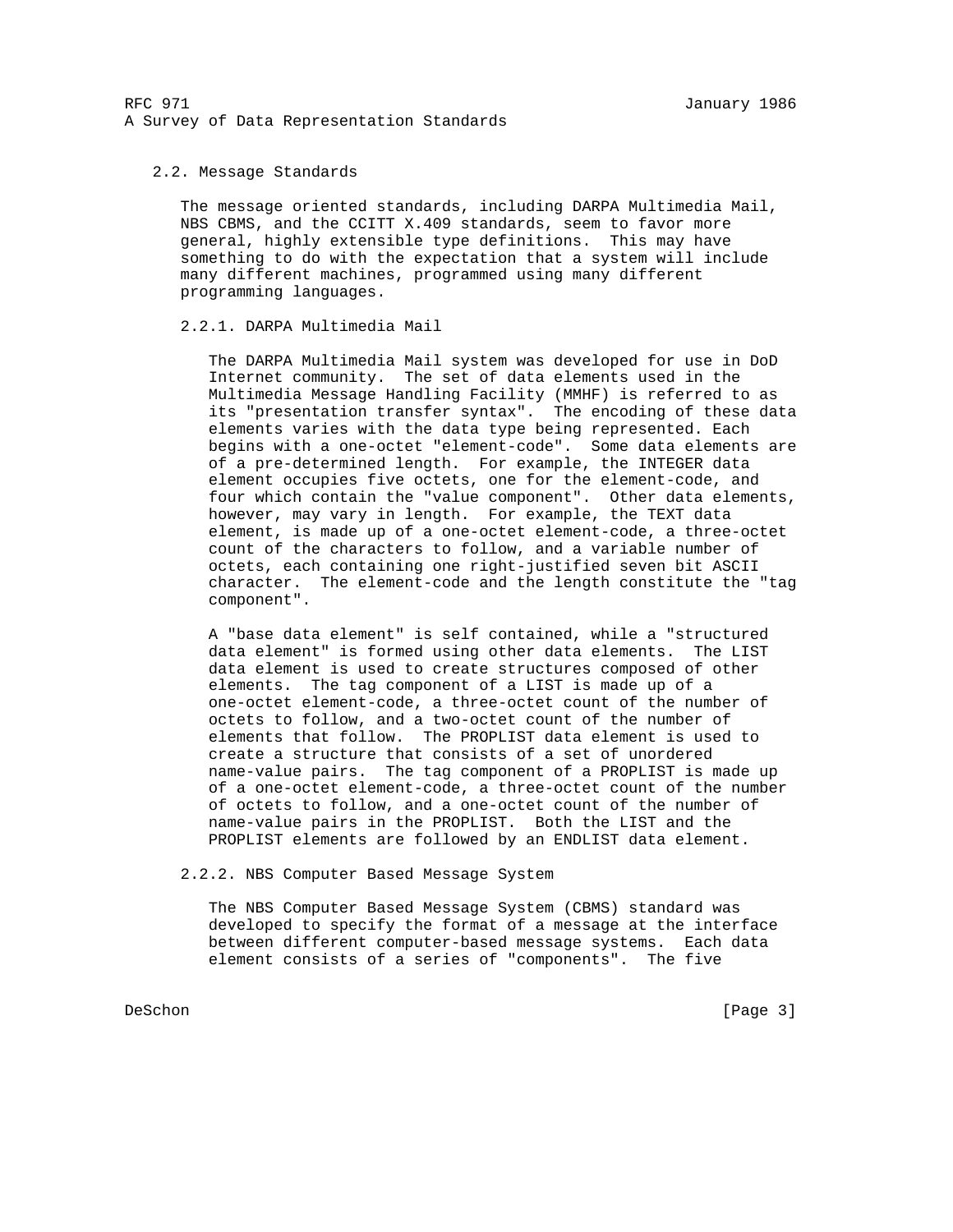possible types of component are the "identifier octet", the "length code", the "qualifier", the "property-list" component, and the "data element contents". Every data element contains an identifier octet and a length code. The identifier octet contains a one-bit flag that signifies whether the data element contains a property-list, and a code identifying the data element and signifying whether it contains a qualifier. In the NBS standard, the property-list is associated with a data element and contains properties such as a "printing-name" or a "comment". The meaning of the qualifier depends on the data element code. The length code indicates the number of octets following, and is between one and three octets in length.

 Each data element is inherently a "primitive data element", which contains a basic item of information, or a "constructor data element", which contains one or more data elements. The "field" data element (itself a constructor) uses a qualifier component, which contains a "field identifier" to indicate which specific field is being represented within a message.

# 2.2.3. CCITT Recommendation X.409

 The CCITT recommendation X.409 defines the notation and the representational technique used to specify and to encode the Message Handling System (MHS) protocols. The following is a description of the CCITT approach to encoding type definitions. A data element consists of three components, the "identifier" (type), the "length", and the "contents". An element and its components consist of a sequence of an integral number of octets. An identifier consists of a "class" ("universal", "application-wide", "context-specific", or "private-use"), a "form" ("primitive" or "constructor"), and the "id code". There is a convention defined for both single-octet and multi-octet identifiers. The length specifies the length of the contents in octets, and is itself variable in length. There is also an "indefinite" value defined for the length; this means that no length for the contents is specified, and the contents is terminated with the the "end-of-contents" (EOC) element. In X.409 it is possible to determine whether a data element is a primitive or a constructor from the form part of the identifier. In addition it is possible to "tag" the data by attaching meaning to an id code within the context of a specific application.

DeSchon [Page 4]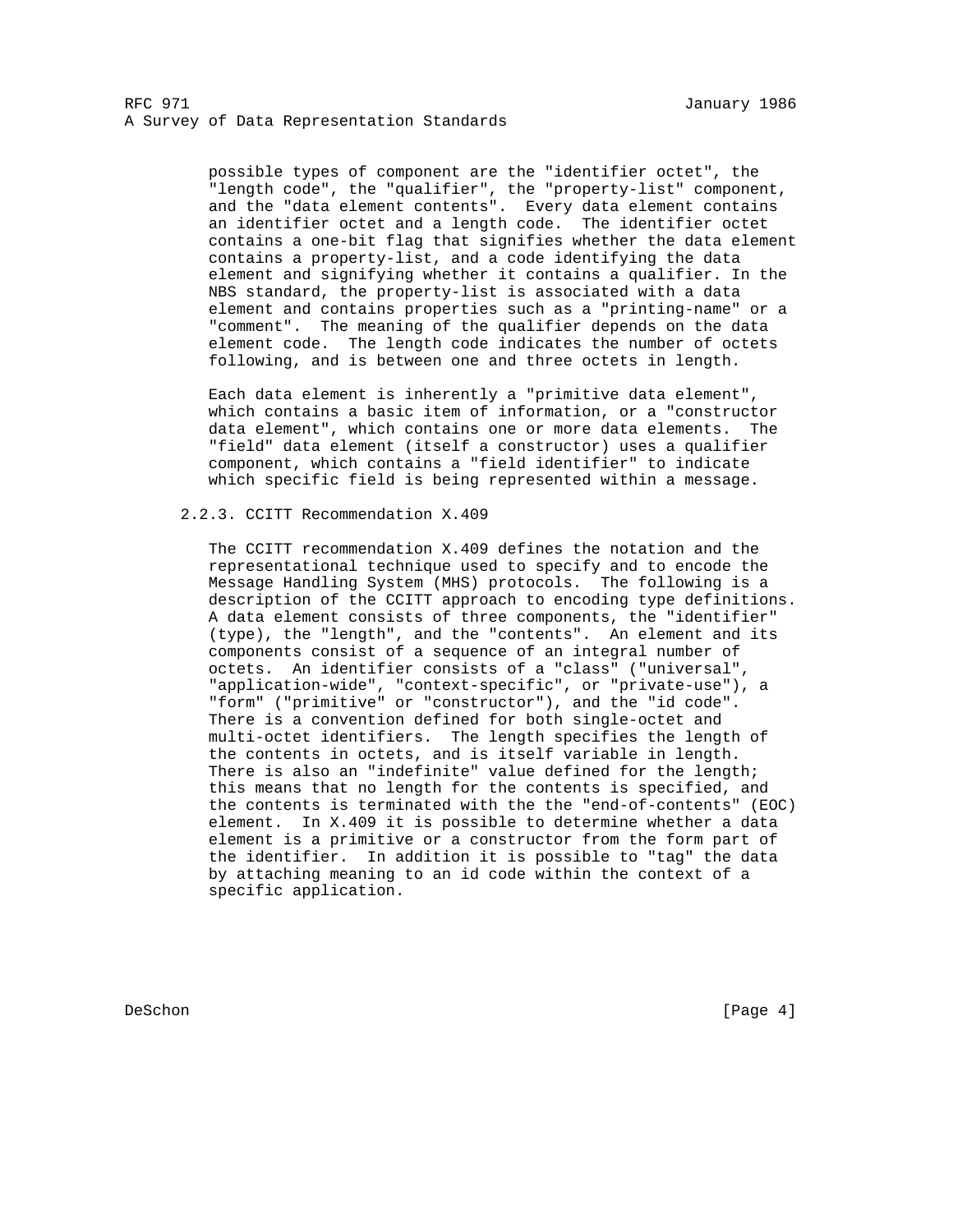## 3. Implicit Versus Explicit Representation

 In both the SUN Remote Procedure Call system and the XEROX Courier system the type definitions of external data are implicit. This means that for a given type of call, or message, the type definitions which is to be used to interpret the data, are agreed upon by the sender and the receiver in advance. In other words, parameters (or message fields) are assumed to be in a predefined order. Each parameter is assumed to be of a predefined type. This means the data cannot be reformated into the local form until it reaches a process that knows about the types of specific parameters. At this point, the conversion can be accomplished using system routines that know how to convert from the external format to the local format. If the system is homogeneous there may be very little conversion required. In addition, no extra overhead of sending the type definitions with the data is incurred.

 In the DARPA Multimedia Mail system, the NBS CBMS standard, and the CCITT X.409 recommendation, type definitions are explicit. In this case the type definitions are encoded into the message. There are several advantages to this approach. One advantage is that it allows a low level receiver process in the destination host to convert the data from the standard form to a form appropriate for the local host, as it received. This can increase efficiency if it allows the destination host to avoid passing around data that does not conform to the local word boundaries. Another advantage is that it provides flexibility for future expansion. Since the overall length is a part of the type definition, it allows a host to deal with or ignore data of types that it does not necessarily understand. Since the interpretation of the data is not dependent on its position, message fields (or parameters) can be reordered, or optionally omitted. The disadvantages of this approach are as follows. Assuming that no field could be omitted, the external representation of the message may be longer than it would have been if an implicit representation had been used. In addition, extra time may be consumed by the conversion between external format and local format, since the external format almost certainly will not match the local format for any of the participants.

DeSchon [Page 5]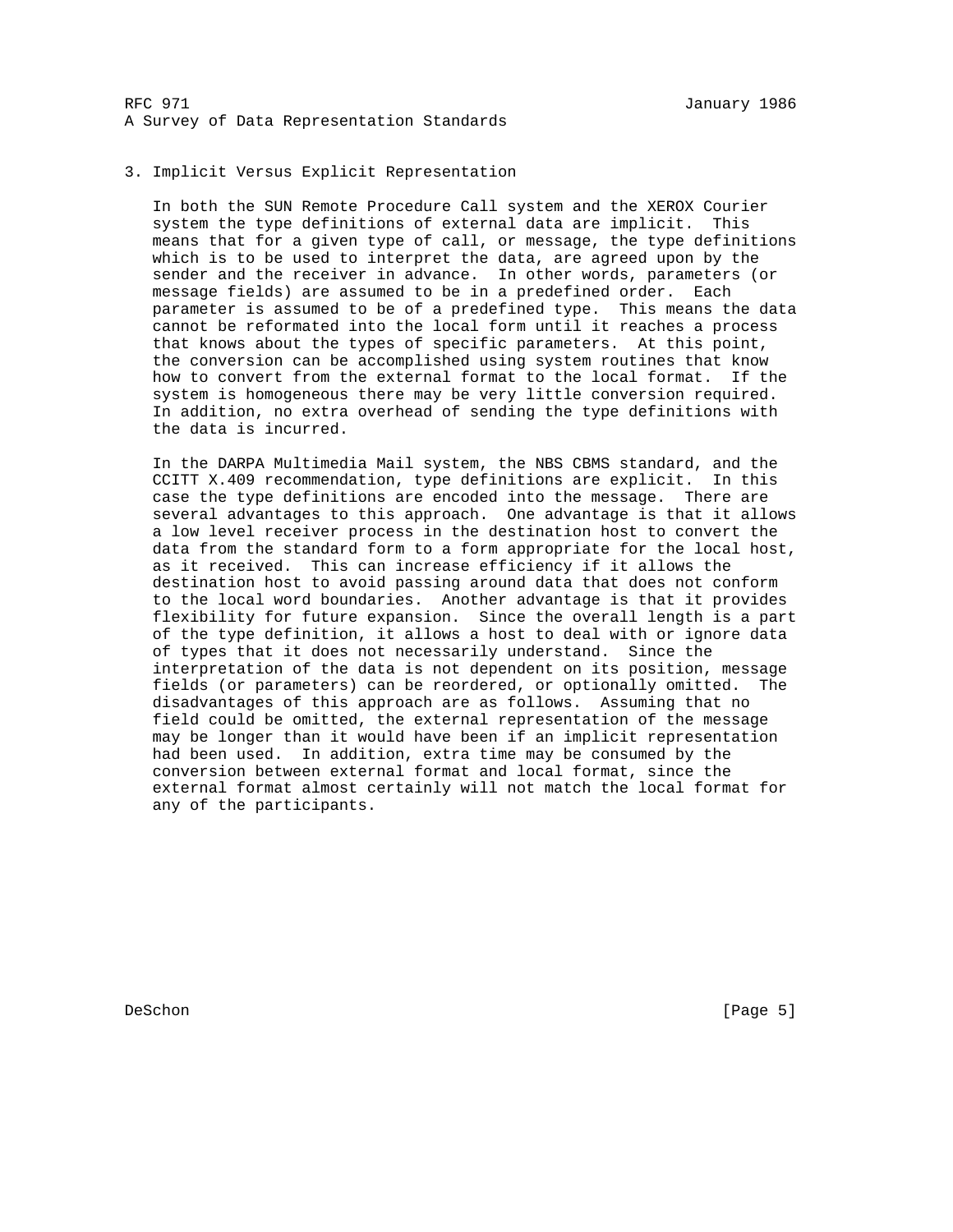# 4. Data Representation Standards Scorecard

 The following table is a comparison of the data elements defined for the various standards being discussed. It is provided in order to give a general idea of the types defined for each standard, but it should be noted that the grouping of these types does not indicate one type corresponds exactly to any other. Where it is applicable, the identifier code appears in parantheses following the name of the data element. Under "NUMBER", "S" stands for signed, "U" stands for unsigned, "V" stands for variable, and the number represents the number of bits. For example, "Integer S16" means a "signed 16-bit integer".

| Type        | CCITT                        | MMM                                    | NBS                           | XEROX    | Sun                          |
|-------------|------------------------------|----------------------------------------|-------------------------------|----------|------------------------------|
| ${\rm END}$ | $End-of-$<br>Contents<br>(0) | ENDLIST<br>(11)                        | End-of-<br>Constructor<br>(1) |          |                              |
| PAD         | Null (5)                     | NOP (0)<br>PAD (1)                     | $No-Op(0)$<br>Padding<br>(33) |          |                              |
| RECORD      | Set (17)                     | PROPLIST<br>(14)                       | Set (11)                      |          |                              |
|             | Sequence<br>(16)             | LIST (9)                               | Sequence<br>(10)              | Sequence | Structure                    |
|             |                              |                                        |                               | Record   |                              |
|             |                              |                                        | Message                       |          |                              |
|             |                              |                                        | (77)                          |          |                              |
|             |                              |                                        |                               | Array    | Fixed Array<br>Counted Array |
|             | "Choice"<br>"Any"            |                                        |                               | Choice   | Discriminated-<br>Union      |
|             | "Tagged"                     | "name"                                 | Field (76)<br>$Unique-ID(9)$  |          |                              |
|             |                              | SHARE-TAG<br>(12)<br>SHARE-REF<br>(13) |                               |          |                              |
|             |                              |                                        | Compressed<br>(70)            |          |                              |
|             |                              | <b>ENCRYPT</b><br>(14)                 | Encrypted<br>(71)             |          |                              |

DeSchon [Page 6]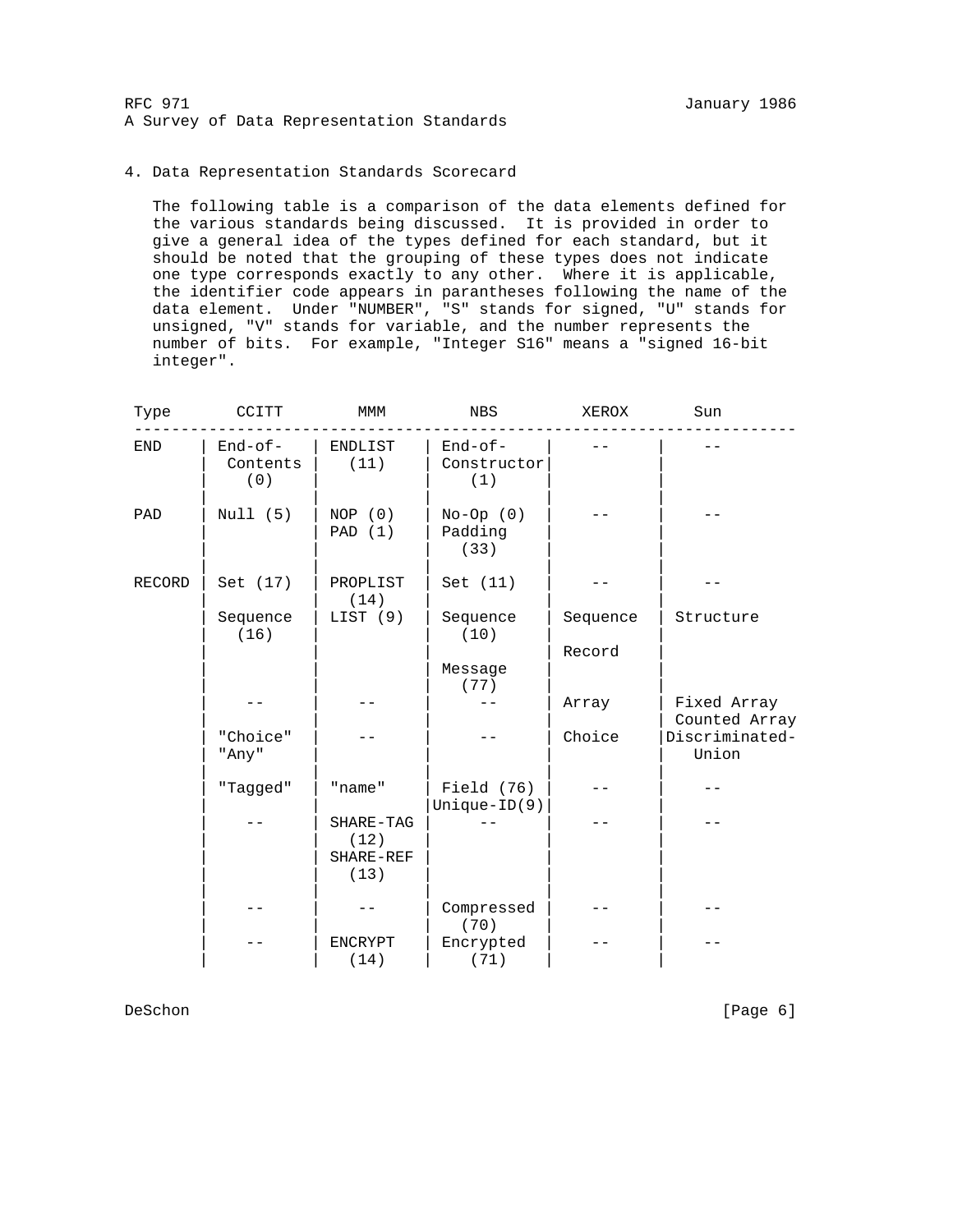# RFC 971 January 1986 A Survey of Data Representation Standards

| Type           | CCITT                                                                            | MMM                                                    | NBS                     | XEROX                                                                          | Sun                                                                                                                                         |
|----------------|----------------------------------------------------------------------------------|--------------------------------------------------------|-------------------------|--------------------------------------------------------------------------------|---------------------------------------------------------------------------------------------------------------------------------------------|
| BOOLEAN        | Boolean(1)                                                                       |                                                        | BOOLEAN(2)   Boolean(8) | Boolean                                                                        | Boolean                                                                                                                                     |
| NUMBER         | Integer(2)<br>SV                                                                 | EPI (5)<br>SV<br>INDEX (3)<br>U16<br>INTEGER(4)<br>S32 | Integer(32)<br>SV       | Integer<br>S16<br>Cardinal<br>U16<br>16<br>Long Int<br>S32<br>Long Card<br>U32 | Integer<br>S32<br>Unsigned Int<br>U32<br>Unspecified Enumeration<br>32<br>Hyper Integer<br>S64<br>Uns Hyper Int<br>U64<br>Double Prec<br>64 |
|                |                                                                                  | $FLOAT$ (15)<br>64                                     |                         |                                                                                | Float Pt<br>32                                                                                                                              |
| BIT-<br>STRING | Bit String<br>(3)                                                                | BITSTR(6)                                              | Bit-String<br>(67)      |                                                                                |                                                                                                                                             |
|                | Octet-<br>String(4)                                                              |                                                        |                         |                                                                                | Opaque                                                                                                                                      |
| STRING         | IA5 (22)<br>Numeric<br>(18)<br>Printable<br>(19)<br>T.61(20)<br>Videotex<br>(21) | TEXT (8)<br>NAME $(7)$                                 | ASCII-<br>String(2)     | String                                                                         | Counted-<br>Byte String                                                                                                                     |

DeSchon [Page 7]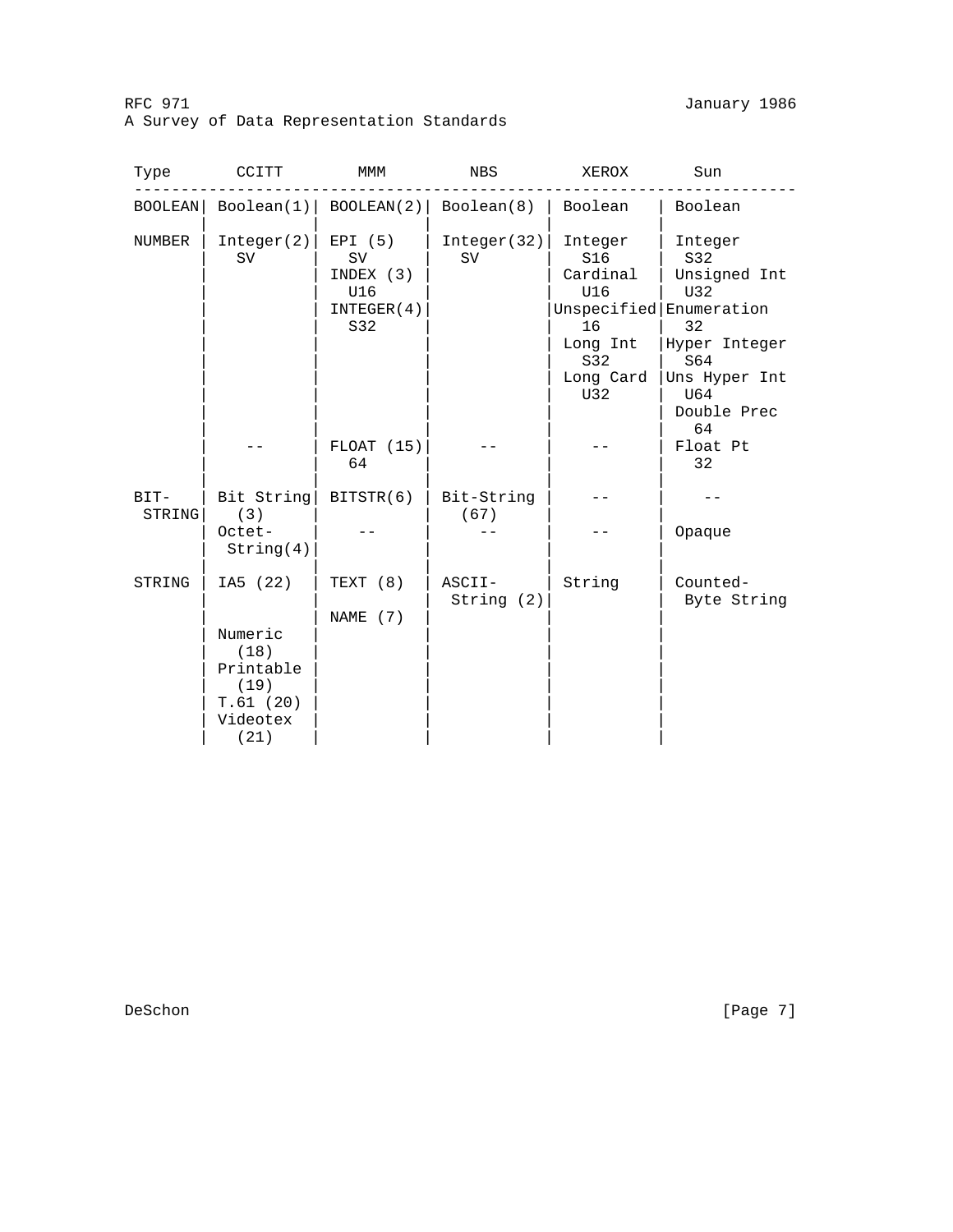RFC 971 January 1986 A Survey of Data Representation Standards

| Type  | CCITT                                | MMM | NBS                                               | XEROX     | Sun |
|-------|--------------------------------------|-----|---------------------------------------------------|-----------|-----|
| OTHER | UTC Time<br>(23)<br>Gen Time<br>(24) |     | Date $(40)$                                       |           |     |
|       |                                      |     | Property-<br>List $(36)$                          |           |     |
|       |                                      |     | Property(69)                                      |           |     |
|       |                                      |     |                                                   | Procedure |     |
|       |                                      |     | Vendor-<br>Defined<br>(127)<br>Extension<br>(126) |           |     |

# 5. Conclusions

 Of the standards discussed in this survey, the CCITT approach (X.409) has already gained wide acceptance. For a system that will include a number of dissimilar hosts, as might be the case for an Internet application, a standard that employs explicit representation, such as the CCITT X.409, would probably work well. Using the CCITT X.409 standard it is possible to construct most of the data elements that are specified for the other standards, with the possible exception of the "floating point" type. However, some of the flexibility that has been built into this standard, such as the "private-use class" may lead to ambiguity and a lack of coordination between implementors at different sites. If a standard such as the CCITT were to be used in an Internet experiment a fully defined (but large) subset would probably have to be selected.

DeSchon [Page 8]